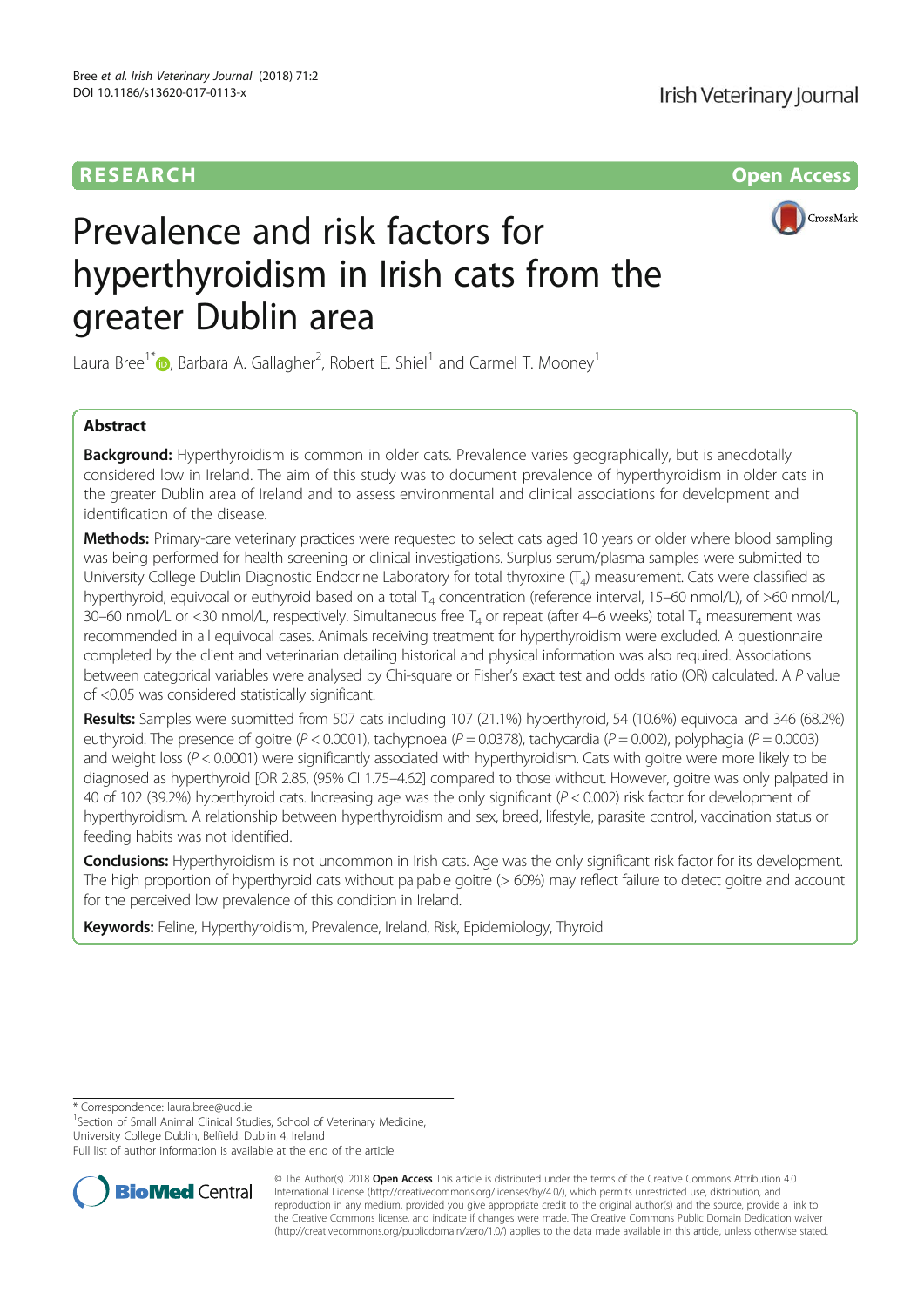# Background

Hyperthyroidism is a disorder of older cats, resulting from excess circulating concentrations of triiodothyronine  $(T_3)$ and, or thyroxine  $(T_4)$  [1, 2] produced by an abnormally functioning thyroid gland. Histopathologically, most affected cats have benign adenomatous hyperplasia (adenoma) with only a small proportion having thyroid carcinoma [3, 4]. The median age at diagnosis is typically approximately 13 years and it is uncommonly diagnosed in cats less than 10 years of age [5].

Not only is hyperthyroidism recognized as the most common endocrinopathy in cats but also as one of the more frequently diagnosed disorders in small animal practice in the UK, USA, Australia, Japan and several other European countries. It was first definitively diagnosed in 1979 and has since been recognized with increasing frequency [3, 6, 7]. In the USA, a 20-fold increase in prevalence was reported from 0.1% in 1978–1980 to 2% in 1993–1997 [8]. Similarly, a 13-fold increase in prevalence has been reported in Germany from 0.2% between 1987 and 1994 to 2.6% in 1998 [9]. Other epidemiological studies have estimated prevalence in these and other countries and suggest a geographical variation. For instance, prevalence in older cats has been reported as 8.9% in 2002 for Japan [10], 11.4% in 2006 [11] and 12.3% in 2016 [12] for Germany, 3.9% in 2008 for Hong Kong [13], 20.1% in 2014 for Poland [14], 9.0% in 2014 for Portugal [15] and 7.0% in 2016 for South Africa [16]. A cumulative yearly incidence rate of 11.9% was reported in London, UK compared to 1.5% in Spain [17]) and in a similar UK study was suggested to be 7.4% [18]. Perhaps most relevant are the recent larger studies estimating prevalence of hyperthyroidism in primarycare veterinary practices in the UK. The prevalence in a population of 3584 cats unclassified by age was 3.0% [19]. In another study of 95,629 cats, the apparent prevalence was 2.4% but 8.7% in cats greater than 10 years of age [20]. Although direct comparisons between these studies is complicated by differing populations, varying age ranges and variable cut-offs for diagnosing hyperthyroidism and classification of equivocal cases, it appears that where hyperthyroidism is uncommon it has a prevalence of less than 4% and where more common, one of approximately 10% or more. Despite its close proximity to the UK and similar cultural and socio-economic status, the prevalence of feline hyperthyroidism in Ireland has anecdotally been considered as low.

Undoubtedly cats are living longer today compared to decades ago and hyperthyroidism is a disease associated with ageing. However, an increase in the aged population alone does not explain the significant rise in prevalence over the last 30+ years as the prevalence of hyperthyroidism has increased at a rate exceeding that of diabetes mellitus and chronic kidney disease, both of which also occur in older cats [8]. Increased awareness and improved diagnostic capabilities have contributed to the increase in prevalence but again are unlikely to be solely responsible for the dramatic increase observed in the recent past.

Although the clinical and pathological features of this disease have been well-described, the exact cause(s) remains elusive [2, 21, 22]. Many hypotheses have been explored such as immunological, infectious, nutritional, environmental and genetic factors, but a single dominant factor, other than advanced age, has not yet been identified. The most widely studied risk factors fall into the two broad categories of nutritional and environmental. The first large epidemiological study published in 1988 found an association between the development of hyperthyroidism and feeding canned food in the 5 years preceding diagnosis [23]. Such an association has been highlighted by almost all other studies where it has been addressed [3, 8, 12, 14, 16, 23–26] and in some instances, has been refined by certain flavours (e.g. fish, liver or giblet) [23, 25] and food specifically from ring pull (pop top) or aluminium cans [8, 12]. Other associations, variably reported in different studies have included exposure to fertilizers, herbicides, pesticides or flea products [3, 26], living indoors [3, 14], using cat litter [23, 24] and being female [8, 12, 26]. Undoubtedly, there are many potential thyroid disruptors that cats may be exposed to, either through their diet or from the environment. Several factors have since been implicated in the development of hyperthyroidism including dietary iodine intake [27], soy isoflavone excess [28, 29], exposure to bisphenol A from pop top or ring pull cans [8, 30] and polybrominated diphenyl ethers (PBDEs) from the environment [31–33]. Overall the association between diet and development of hyperthyroidism is controversial and exemplified by the presence of the same potential dietary risk factors in areas of low prevalence of the disease [13].

Numerous studies have also suggested that being purebred and particularly Siamese, Himalayan or Burmese is associated with lower odds of developing the disease [3, 19, 23, 24]. This suggests that whatever the cause of the disease, there is at least an underlying genetic predisposition for its development.

The aims of this study were to determine the prevalence of hyperthyroidism in Irish cats in the greater Dublin area and to determine potential risk factors associated with the disease in this geographical location.

# Methods

# Sample size

A pilot questionnaire for veterinarians was first conducted at a national veterinary conference (University College Dublin (UCD) Veterinary Hospital Conference 2010) to more accurately estimate the perceived prevalence of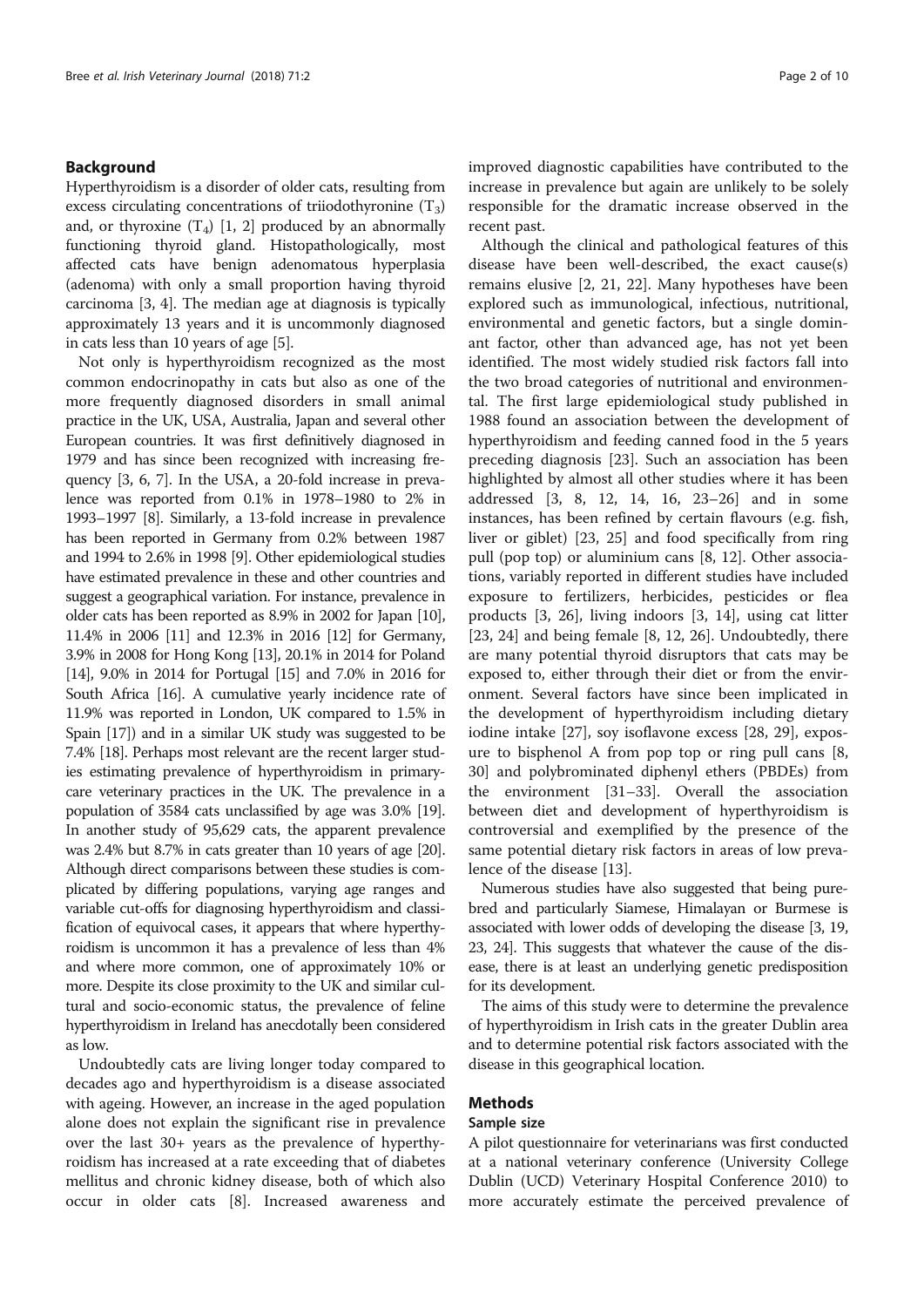hyperthyroidism in Ireland. Results of that pilot study confirmed the perceived low prevalence of the disorder. In order to calculate an appropriate sample size, in a population where a low prevalence was suspected, an estimated prevalence was calculated using the results of a similar study in Hong Kong [13], where a prevalence of 3.9% was identified using a test (total  $T_4$  estimation) with 98.5% sensitivity. This prevalence was utilized to calculate an appropriate sample size using the formula:

Sample size = 
$$
\frac{Z^2 P (P-1)}{d^2}
$$

Where  $Z =$  confidence interval,  $P =$  estimated prevalence,  $d = \text{precision}$ . A precision of  $\lt 5\%$  of the estimated prevalence was advised where estimated prevalence was <5% [34]. A descriptive cross-sectional study was designed based on the results of the pilot study. Sample size was calculated to be approximately 500 cats, for a prevalence of 3.9% and 95% confidence interval (CI), with a predicted precision of 2.6%.

#### Case selection

A list of 45 first opinion veterinary practices in the greater Dublin area was compiled using the Veterinary Council of Ireland's Statutory Premises Accreditation Scheme (www.vci.ie) and veterinarians were invited to participate in the study between June 2011 and July 2012. Each practice received by mail a description of the study, questionnaires for completion by the owner and veterinarian and sample submission requests (Additional file 1). Two one-page questionnaires were designed for the owner and veterinarian, specifically based on previously reported risk factors (e.g. lifestyle, use of a litter box, exposure to ring pull cans). The information collected from the owner included age, breed, sex, length of time in possession, number of cats in the household, vaccination status, endo- and ectoparasiticide treatments and preparations, environmental surroundings, a detailed history of feeding habits including dry/ wet proportion fed, type of container used (e.g. ring pull, regular or pouch) and preferred brand or flavouring. Information collected from the veterinarian included sample type, reason for veterinary attendance, and clinical features. Veterinarians were asked to describe the cat as 'sick' or 'healthy'. Cats were eligible for inclusion in the study if they were  $\geq 10$  years of age, both owner and veterinarian questionnaires were completed and blood sampling was being performed as part of their routine investigations. Exclusion criteria included cats already diagnosed as hyperthyroid or where they were receiving anti-thyroid medication. The study was approved by the UCD Academic Research and Ethics Committee (AREC-P-11-20-Mooney).

#### Sample collection and analysis

Blood samples were collected by jugular venipuncture, transferred into plain or lithium heparinized tubes and centrifuged prior to separating the serum or plasma. All samples were cooled to 4°C, transported to UCD Veterinary Diagnostic Endocrine Laboratory and stored at 4°C for a maximum of 4 days prior to total  $T_4$  measurement on site using an immunoassay previously validated for use in cats (Immulite 1000 canine total  $T_4$ , Siemens) [35]. Where volume allowed, aliquots were stored at −20°C for future free T4 analysis, if required. The established laboratory reference interval for total T4 was 15–60 nmol/L. Cats were classified as hyperthyroid, equivocal or euthyroid based on a total  $T_4$  concentration of >60 nmol/L, 30–60 nmol/L or <30 nmol/L, respectively. For the purposes of the study, all cats with a total T4 concentration below the reference interval (<15 nmol/L) were included in the euthyroid group. For this assay, the limits of detection were 6.4 and 193.0 nmol/L and all values below or above were assigned as those values for the purposes of statistical analyses. Repeat measurement of total  $T_4$  after 4– 6 weeks, or simultaneous free  $T_4$  measurement (reference interval 10–50 pmol/L) (Free  $T_4$  by equilibrium dialysis, Antech Diagnostics performed at Nationwide Diagnostic Laboratories, UK) was recommended in all equivocal cases.

## Statistical analysis

The prevalence of hyperthyroidism, with exact binomial 95% CI, was calculated for all cats combined, for cats classified as healthy and for cats classified as sick, using the Wilson interval test [36]. Data were examined for normality using the Shapiro Wilk test. Non-parametric data were reported as median (range) and parametric data were reported as mean ± standard deviation (SD). Breed was analysed by classification as crossbreed or purebred. To determine whether age should be treated as a continuous or categorical variable, it was examined for linearity (log odds of hyperthyroid cats) and as no linear trend was established, it was treated categorically. Age was therefore modeled with three categories  $(≥ 10 -$ < 12 years, ≥ 12 - < 14 years and ≥ 14 years). Equivocal cases were excluded from all association analysis. Univariate association analysis was performed using a two-tailed Fisher's exact test. Multivariate association analysis was performed using a Chi-square test for those variables with more than one category (e.g. indoor/outdoor/access to outdoor). Thereafter, any significant predictors resulting from these analyses were entered into a binary logistic regression model to further investigate their effects on the presence of hyperthyroidism.

The Mann Whitney U test was used to compare the initial total  $T_4$  concentration between healthy and sick hyperthyroid cats and between healthy and sick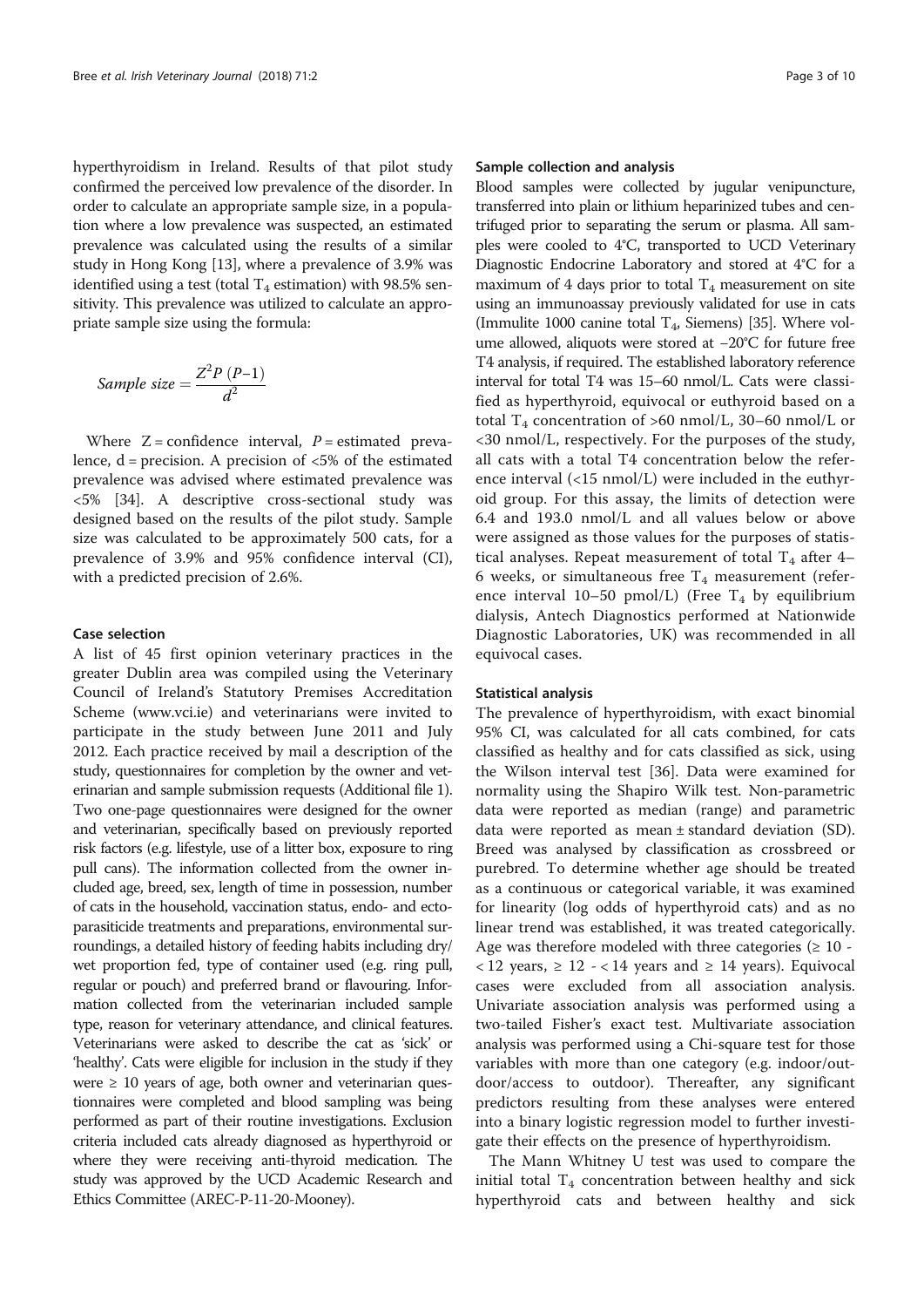euthyroid cats. This test was also used to compare total  $T_4$  concentrations in hyperthyroid cats with or without palpable goitre. In all cases a  $P$  value <0.05 was considered significant.

## Results

The study population consisted of 507 cats, from 35 first opinion practices in the greater Dublin area. Each practice submitted a median of 5 (1–86) samples. There were 196 males, 271 females and 40 where gender was unspecified. Breeds included domestic shorthair (DSH)  $(n = 434)$ , domestic longhair (DLH) ( $n = 27$ ), British Blue ( $n = 4$ ), Persian (*n* = 3), Siamese (*n* = 3), Burmese (*n* = 2), Birman (*n* = 1) and 33 where breed was not specified. The median age of the cats was 13 (range 10–21) years.

Of the 507 cats, 395 presented for various illnesses, 70 for annual health check, 34 for routine vaccination and reasons were not recorded for 8 cats. Thus, the study comprised 395 (77.9%) cats classified as 'sick' and 104 (20.5%) classified as 'healthy'. Hyperthyroidism was definitively diagnosed after a single  $T<sub>4</sub>$  measurement in 100 cats. Seven further cats were subsequently identified as hyperthyroid by repeat total  $T_4$  ( $n = 3$ ) or free  $T_4$  ( $n = 4$ ) measurement giving a total of 107 hyperthyroid cats and a prevalence for this disease of 21.1% (95% CI, 17.7–24.8). Of the remainder, 318 cats were considered euthyroid after a single  $T_4$  measurement. A further 28 cats were confirmed as euthyroid by repeat total  $T_4$  measurement ( $n =$ 2) or free  $T_4$  analysis (*n* = 26) resulting in 346 (68.2%) euthyroid cats. In total 89 cats initially had an equivocal total T4 concentration but 7 (7.9%) and 28 (31.5%) were subsequently diagnosed as hyperthyroid or euthyroid, respectively. Thus, 54 (10.7%) cats in total were considered equivocal including five cases where total  $T_4$  was repeat tested but remained within the equivocal range.

Total  $T_4$  concentrations in the different groups of cat are presented in Fig. 1. The median initial total T4 concentration for hyperthyroid cats was 108.0 (43.7–193.0 nmol/L including the 7 (6.5%) equivocal cases on initial measurement. Within the hyperthyroid group 80 (74.8%) cats were classified as sick, 23 (21.5%) as healthy and 4 (3.7%) were not classified. Median initial total  $T_4$  concentration for healthy hyperthyroid cats (101.0 (43.7–193.0) nmol/L) was not significantly different ( $P = 0.153$ ) from sick hyperthyroid cats (125.0 (44.5–193.0) nmol/L). Median initial total  $T_4$  concentration for euthyroid cats was 20.9 (6.4–46.0) nmol/L. For this group, 273 (78.9%) were classified as sick, 70 (20.2%) as healthy and 3 (0.9%) were not classified. Sixty-one (17.6%) of this group had initial total  $T_4$  concentration below the reference interval (< 15.0 nmol/L). Of these cats, 49 (80.3%) were classified as sick, 11 (18.0%) as healthy and one (1.7%) was not classified. There was a significant



association ( $P < 0.0001$ ) between a total T<sub>4</sub> concentration < 15.0 nmol/L and being sick for all cats. There was no significant difference between the prevalence of hyperthyroidism in cats classified as sick (20.3%; 95% CI, 16.5–24.4) and healthy (22.1%; 95% CI, 15.2–31.0).

There was a significant positive association between hyperthyroidism and increasing age  $(P < 0.002)$  but no association with sex, breed, lifestyle, parasite control, vaccination status or feeding habits (access to dry food or ring-pull canned food) (Table 1). When age was entered into the logistic regression model, cats between 10 and 12 years old were at reduced odds of hyperthyroidism compared to cats greater than 14 years of age (OR 0.47, 95% CI 0.26-0.84,  $P = 0.0094$ ), while cats greater than 14 years of age were at significantly increased odds of hyperthyroidism compared to cats less than 12 years of age (OR 2.18, 95% 1.39–3.44, P = 0.0007). Of the euthyroid and hyperthyroid cats with breed information reported ( $n = 423$ ), the majority ( $n = 411$  (97.2%)) was DSH or DLH. Too few other breeds were included to allow meaningful statistical analyses but there was no significant association between hyperthyroidism and being crossbreed or purebred. The presence of goitre, increased respiration rate, tachycardia, polyphagia and weight loss were all significantly associated with a diagnosis of hyperthyroidism (Table 2). When heart rate was further examined using logistic regression, cats with heart rate > 240 bpm were at significantly increased odds of hyperthyroidism compared to cats with a heart rate < 200 bpm (OR 3.59, 95% CI 1.74-7.44, $P = <0.0001$ ).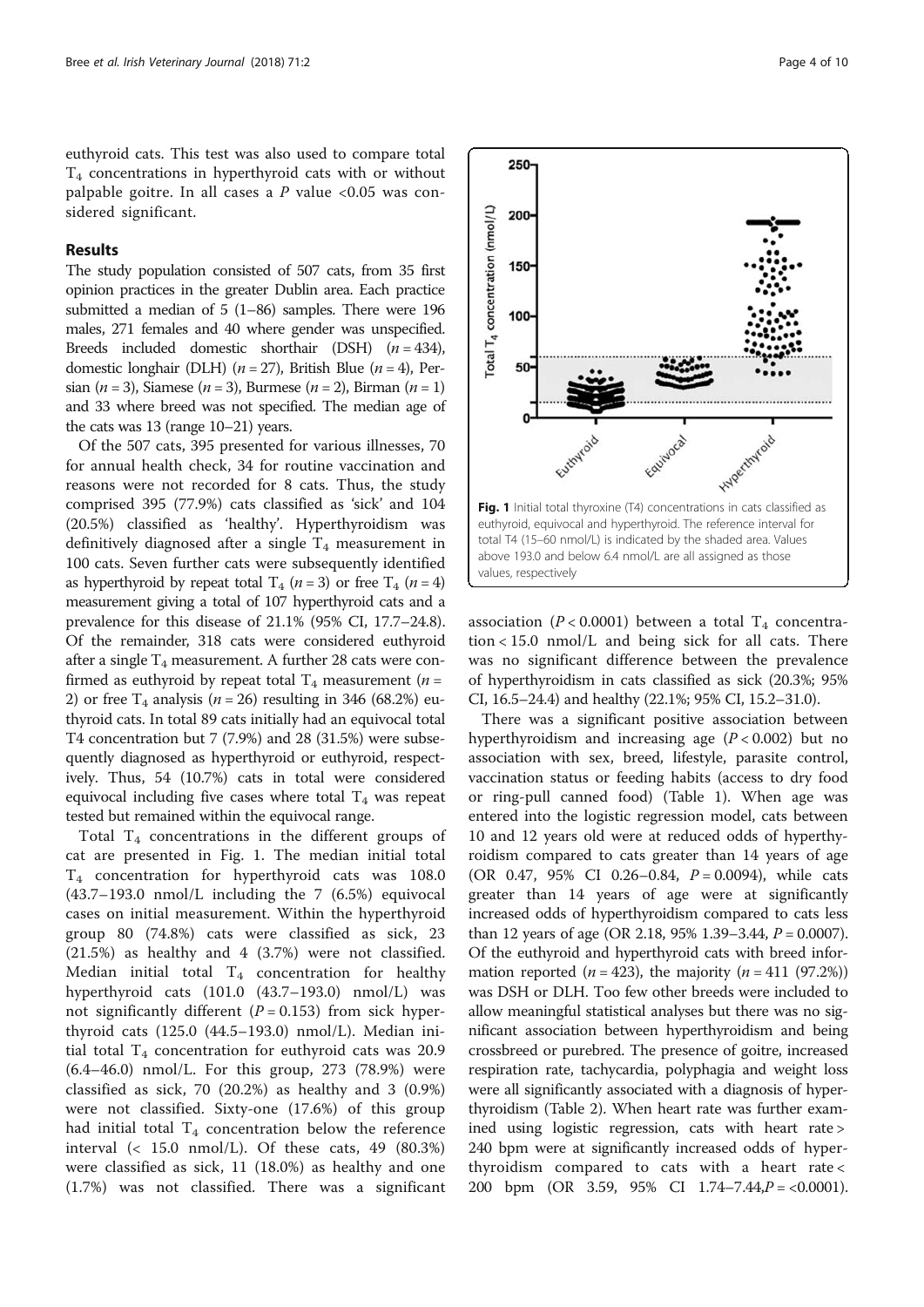|                    |                        | All cats<br>$(n = 507)$ |       | Euthyroid cats<br>$(n = 346)$ |      | Hyperthyroid cats<br>$(n = 107)$ |      |                          |                          |                          |
|--------------------|------------------------|-------------------------|-------|-------------------------------|------|----------------------------------|------|--------------------------|--------------------------|--------------------------|
| Variable           |                        | $n^a$                   | $\%$  | $n^a$                         | $\%$ | $n^a$                            | $\%$ | <b>OR</b>                | $\overline{C}$           | P                        |
| Age                | $10 - 12$              | 121                     | 24.6  | 94                            | 28.1 | 16                               | 15.4 |                          |                          |                          |
|                    | $\geq$ 12 - <14        | 130                     | 26.5  | 96                            | 28.7 | 23                               | 22.1 | $\overline{\phantom{m}}$ | $\overline{\phantom{m}}$ | $\overline{\phantom{0}}$ |
|                    | $\geq$ 14              | 240                     | 48.9  | 145                           | 43.3 | 65                               | 62.5 |                          |                          | $0.0019^{b}$             |
| Sex                | Male                   | 196                     | 42.0  | 141                           | 44.3 | 39                               | 38.6 | 0.78                     | $0.49 - 1.24$            | 0.3563                   |
|                    | Female                 | 271                     | 58.0  | 177                           | 55.7 | 62                               | 61.4 |                          |                          |                          |
| <b>Breed</b>       | Crossbreed             | 461                     | 97.3  | 316                           | 96.9 | 95                               | 97.9 | 1.50                     | $0.32 - 6.97$            | 0.747                    |
|                    | Purebreed              | 13                      | 2.7   | 10                            | 3.1  | $\overline{2}$                   | 2.1  |                          |                          |                          |
| Lifestyle          | Indoor only            | 105                     | 21.2  | 74                            | 21.9 | 16                               | 15.1 |                          |                          |                          |
|                    | Outdoor only           | 23                      | 4.6   | 16                            | 4.7  | 5                                | 4.8  |                          |                          | $\overline{\phantom{0}}$ |
|                    | Indoor and Outdoor     | 368                     | 74.2  | 248                           | 73.4 | 83                               | 79.8 |                          |                          | 0.349                    |
| Parasite control   | Frequent or infrequent | 350                     | 76.62 | 244                           | 77.7 | 68                               | 72.3 | 0.75                     | $0.44 - 1.26$            | 0.3317                   |
|                    | Never                  | 107                     | 23.4  | 70                            | 22.3 | 26                               | 27.7 |                          |                          |                          |
| Vaccination        | Frequent or infrequent | 346                     | 76.5  | 241                           | 77.7 | 67                               | 72.0 | 0.73                     | $0.43 - 1.24$            | 0.2669                   |
|                    | Never                  | 106                     | 23.5  | 69                            | 22.3 | 26                               | 28.0 |                          |                          |                          |
| Feeding habits     |                        |                         |       |                               |      |                                  |      |                          |                          |                          |
| Access to dry food | Yes                    | 310                     | 63.9  | 208                           | 63.0 | 69                               | 67.6 | 1.22                     | $0.76 - 1.96$            | 0.411                    |
|                    | No                     | 175                     | 36.1  | 122                           | 37.0 | 33                               | 32.4 |                          |                          |                          |
| Fed ring pull      | Yes                    | 179                     | 52.0  | 119                           | 50.6 | 39                               | 52.7 | 1.08                     | $0.64 - 1.83$            | 0.7907                   |
|                    | No                     | 165                     | 48.0  | 116                           | 29.4 | 35                               | 47.3 |                          |                          |                          |

Table 1 Association of signalment and historical data with hyperthyroidism in 507 cats 10 years and older presented to primary care veterinary practices in the greater Dublin area

<sup>a</sup>refers to number of cases where recorded

<sup>b</sup>logistic regression analysis (see text for exact results)

Chi-squared was used to analyse data with more than two categories (age and lifestyle). Fisher's exact test with odds ratio calculation was used for all other analyses

Diarrhoea, vomiting and presence of cardiac murmur were not significantly associated with disease.

A total of 112 (23.1%) of 485 cats were reported as having goitre. Overall goitre was recorded in 40 of 102 (39.2%) hyperthyroid cats, 11 of 53 (20.8%) equivocal and 61 of 330 (18.4%) euthyroid cats. There was no significant difference ( $P = 0.645$ ) between the initial total T4 concentration in hyperthyroid cats with palpable goitre (127.0 (range 44.5–193.0) nmol/L) compared to those with no palpable goitre (105.0 (range 43.7–193.0) nmol/L) (Fig. 2). Of the 40 hyperthyroid cats with goitre, 21 (52.2%) were unilateral, whilst 19 (47.5%) were bilateral. There was no significant difference  $(P = 0.469)$ between the detection of goitre and health status of the hyperthyroid cats.

# **Discussion**

The prevalence of hyperthyroidism in cats older than 10 years of age presenting to primary-care veterinary practices was greater than 20% in the present study. This prevalence exceeds that of 3.9% in Hong Kong where the disease is considered uncommon [13]. It equates more to prevalences between 7 and 20.1% in older cats reported in Japan, Germany, Portugal, Poland, England and South Africa (10, 11, 12, 15, 14, 19, 20, 16], where the disease is considered relatively common. Although the prevalence may appear even higher than in some of these studies, direct comparisons are difficult because of differences in populations tested, inclusion and exclusion criteria used and thyroid hormone concentration cutoffs employed for diagnosing hyperthyroidism. It could be argued that the study design introduced inherent bias reflected by this high prevalence. Practitioners may have been more willing to enter into the study to obtain a diagnosis of hyperthyroidism free of charge in cats more likely to have the disease. Certainly, one practice only submitted a single sample from a cat later proven to be hyperthyroid. However, most practices submitted several samples from a range of both sick and healthy cats and those diagnosed as euthyroid and hyperthyroid. Overall the results of the study confirm that hyperthyroidism, contrary to anecdotal supposition, is frequently encountered in cats within the greater Dublin area of Ireland.

Achieving an accurate diagnosis of hyperthyroidism was essential for this study. In the laboratory used, a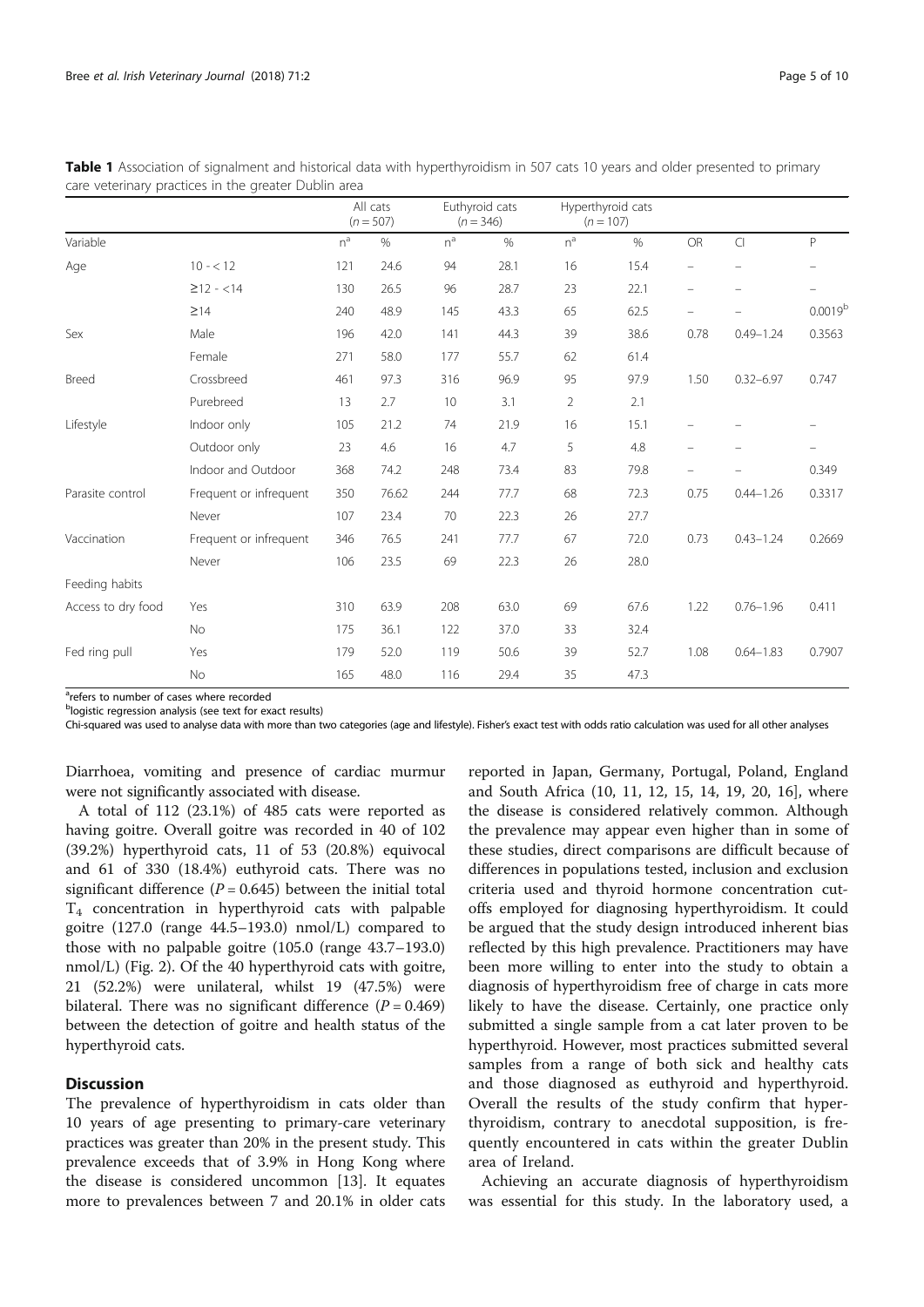|                       |             | All cats<br>$(n = 507)$ |      | Euthyroid cats<br>$(n = 346)$ |      | Hyperthyroid cats<br>$(n = 107)$ |      |                                |               |                          |
|-----------------------|-------------|-------------------------|------|-------------------------------|------|----------------------------------|------|--------------------------------|---------------|--------------------------|
| Variable              |             | $n^a$                   | $\%$ | $n^a$                         | $\%$ | $n^a$                            | $\%$ | OR                             | 95% CI        | P                        |
| Goitre (L, R or Both) | Yes         | 112                     | 23.1 | 61                            | 18.5 | 40                               | 39.0 | 2.85                           | $1.75 - 4.62$ | < 0.0001                 |
|                       | No          | 373                     | 76.9 | 269                           | 81.5 | 62                               | 60.8 |                                |               |                          |
| Vomiting              | Yes         | 148                     | 69.5 | 99                            | 29.9 | 40                               | 39.6 | 1.53                           | $0.97 - 2.44$ | 0.0696                   |
|                       | No          | 337                     | 30.5 | 232                           | 70.1 | 61                               | 60.4 |                                |               |                          |
| Diarrhoea             | Yes         | 54                      | 11.3 | 31                            | 9.0  | 15                               | 15.0 | 1.68                           | $0.86 - 3.25$ | 0.1403                   |
|                       | No          | 424                     | 88.7 | 295                           | 85.3 | 85                               | 85.0 |                                |               |                          |
| Respiration rate      | Normal      | 377                     | 74.4 | 267                           | 77.2 | 70                               | 70.7 | 1.72                           | $1.04 - 2.88$ | 0.0378                   |
|                       | Increased   | 106                     | 20.9 | 64                            | 18.5 | 29                               | 27.1 |                                |               |                          |
| Murmur                | Yes         | 124                     | 26.1 | 79                            | 24.2 | 31                               | 32.3 | 1.49                           | $0.91 - 2.45$ | 0.1451                   |
|                       | No          | 351                     | 73.9 | 247                           | 75.8 | 65                               | 67.7 |                                |               |                          |
| <b>Heart Rate</b>     | < 200       | 280                     | 58.6 | 201                           | 61.7 | 50                               | 50.5 | $\qquad \qquad \longleftarrow$ |               |                          |
|                       | $200 - 240$ | 158                     | 33.1 | 106                           | 32.5 | 32                               | 32.3 | $\overline{\phantom{m}}$       |               | $\overline{\phantom{0}}$ |
|                       | > 240       | 40                      | 8.4  | 19                            | 5.8  | 17                               | 17.2 | -                              |               | 0.001 <sup>b</sup>       |
| Polyphagia            | Yes         | 162                     | 34.7 | 98                            | 30.4 | 48                               | 51.1 | 2.38                           | $1.5 - 3.81$  | 0.0003                   |
|                       | No          | 305                     | 65.3 | 224                           | 69.6 | 46                               | 48.9 |                                |               |                          |
| Weight loss           | Yes         | 328                     | 68.0 | 208                           | 63.2 | 87                               | 85.3 | 3.37                           | 1.86-6.09     | < 0.0001                 |
|                       | No          | 154                     | 32.0 | 121                           | 36.8 | 15                               | 14.7 |                                |               |                          |

Table 2 Association of clinical signs with hyperthyroidism  $(T_4 > 60 \text{ nmol/L})$  in 507 cats 10 years and older presented to primary care veterinary practices in the greater Dublin area

<sup>a</sup>refers to number of cases where recorded

b logistic regression analysis (see text for exact results)

Chi-squared was used to analyse data with more than two categories (respiration rate and heart rate). Fisher's exact test with odds ratio calculation was used for all other analyses



cut-off of 60.0 nmol/L was employed to confirm a diagnosis. Although individual laboratory reference intervals vary, measurement of total  $T_4$  is considered to be highly specific for hyperthyroidism especially when, as in this study, higher cut-off values are used [37, 38]. On the other hand, total  $T_4$  concentrations may be within reference interval in between 5 and 10% of all hyperthyroid cats and in up to 40% of those considered mildly affected [37, 38]. In general, such values are within the mid to high end of the reference interval and may reflect the co-existence of hyperthyroidism and non-thyroidal illness (NTI) [39] or, more commonly, early or mild thyroid disease [37, 38]. Therefore, in the present study, hyperthyroidism could not be confidently eliminated with a total  $T_4$  concentration between 30 and 60 nmol/ L. Initially approximately 18% of cats were classified as equivocal, comparable to 14% of 197 cats [15] and 15.6% of 302 cats [16] where an equivocal category was specifically reported. A recommendation for simultaneous free  $T_4$  analysis or repeat total  $T_4$  estimation was made to further elucidate thyroid status in these cats as has been recommended elsewhere [12, 15, 16]. However, the former was often not possible because of small sample volume or concerns over inappropriate sample handling that may have affected validity of free  $T_4$  analysis in the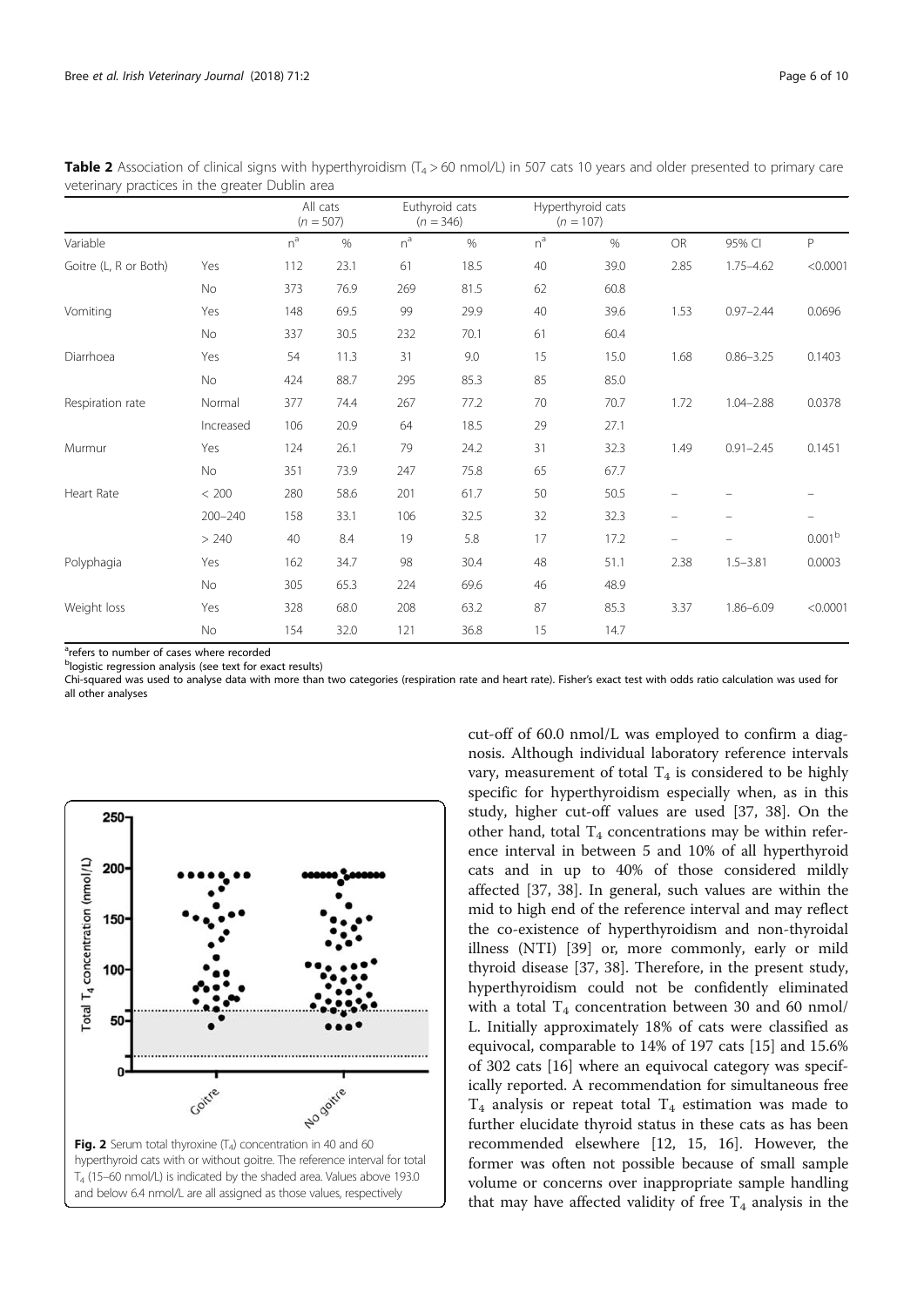samples submitted. The possibility of prolonged storage during submission was a particular concern as it is known that free  $T_4$  concentrations increase by approximately 50% after 5 days at 37 °C, at least when assessed by equilibrium dialysis [38]. On the other hand, repeat testing was not always possible because of cats lost to further follow-up. How likely equivocal cases are to be ultimately classified as hyperthyroid is largely unknown but could significantly increase the prevalence of the disease if considered highly likely. In the present study, additional (free  $T_4$ ) or repeat (total  $T_4$ ) testing was only performed in approximately 45% of these equivocal cases and resulted most commonly (70.0%) in reclassification as euthyroid and less commonly as hyperthyroid (17.5%) or persistently equivocal (12.5%). In other studies, highlighting equivocal cases, only 1 of 47 (2.1%) overall [16] and 5 of 46 (10.9%) [12] cats with supportive clinical signs were reclassified as hyperthyroid. Measurement of canine thyroid stimulating hormone (cTSH) could have been used to support a diagnosis of hyperthyroidism in equivocal cases. However, it is neither wholly sensitive or specific for diagnosing hyperthyroidism [40] and was not routinely used at the time of the study. It has been used elsewhere when evaluating equivocal cases but was undetectable in 21 cases where free  $T_4$  concentration was only elevated in one [16], suggesting it should be interpreted cautiously in this group of cats. A possible advantage of measuring cTSH is that it provides some information on the likelihood of developing hyperthyroidism in the near future [18]. However, the current study was evaluating point prevalence and therefore future development of hyperthyroidism was not particularly relevant. Overall because there were so few equivocal cases and that most of those retested proved euthyroid, this group is unlikely to significantly impact the overall prevalence rate.

Many euthyroid cats had a total T4 concentration below the reference interval. Further investigations to eliminate hypothyroidism were not performed, but such a diagnosis was considered unlikely and not truly relevant to the aims of the study. Naturally occurring adult-onset hypothyroidism is extremely rare with only four case reports in the literature [41–44]. On the other hand, non-thyroidal illness is a wellknown cause of suppressed total T4 concentrations in cats [5]. The majority (approximately 80%) of cats with low total T4 concentrations were classified as sick in the current study, supporting a diagnosis of non-thyroidal illness as a potential cause. However, approximately 20% of these cats were reportedly healthy. It is possible that, given the limitations of a routine physical examination, these cats were incorrectly identified as healthy or that for some, the low values simply reflect normal variation.

Hyperthyroidism is a disease of aged cats and it is therefore not surprising that cats older than 14 years were over twice as likely to have hyperthyroidism compared to the younger cats. This is consistent with all other studies where age has been evaluated [8, 12–14, 16, 18, 25]. However, whilst recognizing the importance of advancing age, it is also recognized that ageing alone is not responsible for the increasing prevalence of hyperthyroidism.

Despite targeting similar risk factors for hyperthyroidism, the results of the current study did not always support other published reports. There were more female (61.4%) than male (38.6%) hyperthyroid cats in the current study, but there was no statistically significant difference in prevalence of hyperthyroidism between them. Most other previous studies where gender was examined also report no sex predilection [3, 13, 14, 16, 19, 24]. This is in contrast to three separate studies reporting a higher prevalence of hyperthyroidism in female cats [8, 12, 26] and one suggesting an increased association in male cats [11] In humans, toxic multinodular goitre, with which the feline condition is likened to, is many more times common in females, although the reasons remain unclear [45]. The variable and different sex predispositions in the reports of feline hyperthyroidism would question the true significance of this as a risk factor for the disorder in this species.

Being purebred and particularly Siamese, Himalayan, Burmese or Persian has been associated with a decreased risk of hyperthyroidism suggesting a genetic predisposition to the disease [3, 19, 23, 24, 26]. In a study from Hong Kong, being non-DSH was significantly associated with being hyperthyroid but this might reflect a large percentage of DSH cats in that particular region being of oriental descent and could actually support the previously reported breed predispositions [13]. By contrast, in the current study, there was no significant association between hyperthyroidism and being purebred or crossbred. There were only eight cats of oriental origin, of which one was hyperthyroid. The small number of purebred cats (< 3%) prevented any meaningful analysis of a specific breed predilection but also may have influenced the lack of association found for breed overall. How the proportion of purebred cats presented during this study reflects the distribution of cats in the wider Irish cat population is largely unknown as reliable figures are not available.

The association between different environmental factors and feline hyperthyroidism is variable in most studies and made no more well defined based on the results of the current study. Of the cats evaluated herein, the majority was indoor with access to outdoors, a minority was exclusively indoor with only a few being completely outdoors. There was no significant association between hyperthyroidism and lifestyle as assessed by living indoors and outdoors. This contrasts with a reported significant association between hyperthyroidism and living strictly indoors noted in two separate studies [3, 14] or presumably having indoor access as defined by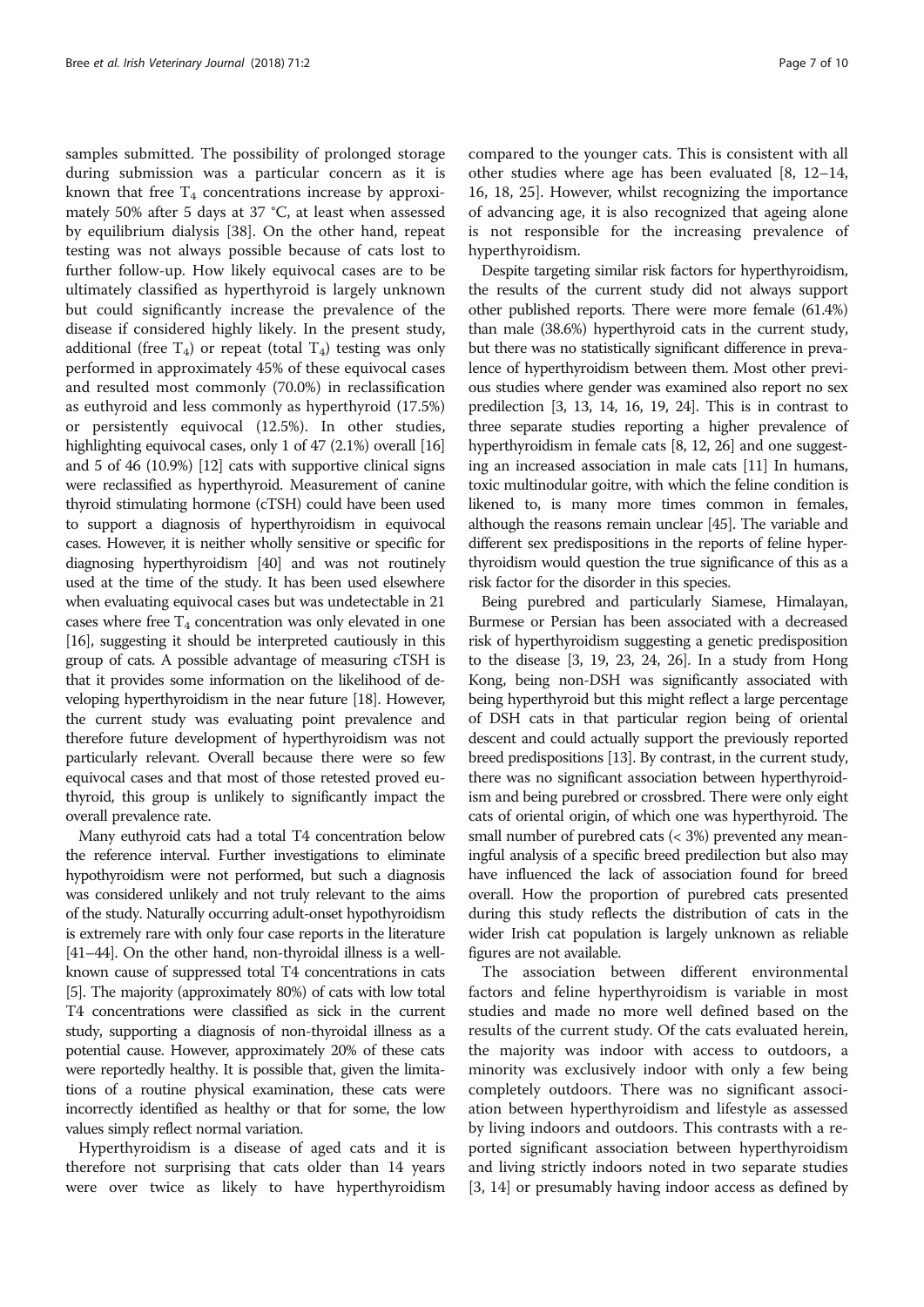use of cat litter [23, 24] or sleeping on the floor [26]. However, many other studies found no association between a mostly indoor lifestyle and hyperthyroidism [12, 13, 16, 25]. Undoubtedly, living strictly indoors could increase exposure to endocrine disruptors such as PBDEs that have been used as flame retardants. Their involvement in the aetiology of hyperthyroidism has recently been disputed, at least in Australian cats [46]. However, several other studies have suggested that PBDEs may be involved in the aetiopathogenesis of the disease, at least in Europe and California [31–33]. Alternatively, clients owning cats that are kept predominantly indoors may be more observant of clinical signs associated with hyperthyroidism and thus more likely to present for veterinary attention. This may be supported by the reported association between being insured and hyperthyroidism [19] as insured cats are more likely to attend for veterinary attention more regularly and to undergo more diagnostic investigation.

Regular exposure to topical ectoparasiticides has also been associated with an increased risk of developing hyperthyroidism in some previous studies [3, 26]. However, in line with the current results, this association has not been identified in multiple other studies [12, 13, 16, 25]. Thus, the role of exposure to parasiticides and the development of feline hyperthyroidism is probably minimal. This presumably also applies to other environmental chemicals such as fertilizers and herbicides that have been associated with hyperthyroidism in only one previous study [3].

Multiple studies have identified an increased risk of hyperthyroidism associated with an increased proportion of canned or wet food in the diet [3, 8, 12, 14, 16, 23–26], particular flavours of canned food [23, 25] and types of packaging (easy open, ring pull or pop top tins) [8, 12]. Only one previous study failed to identify an association with feeding canned food [26] similar to the results of the current study. However, evaluating any association between types of food and hyperthyroidism was particularly difficult in the current study. There was a mixed response to this section of the questionnaire as the majority of respondents fed a combination of pouches, cans and dry food, and/or failed to specify the type of packaging. Thus, it was only possible to examine two groups considered large enough; cats that had access to ring pull cans versus those that did not, and cats that had dry food as part of their diet versus those fed exclusively wet food. There was no significant association in either case but this only included a proportion of the cats investigated. Thus, the role of diet in the development of hyperthyroidism cannot be dismissed from these results, be it, as suggested elsewhere, related to iodine content [27], soy isoflavone excess [28, 29], exposure to bisphenol A from pop top or ring pull cans [8, 30] or other as of yet unidentified factors. The variable risk factors identified in this and

other studies suggests that a much larger multicenter study should be performed to truly identify those that are significant as recommended elsewhere [16, 47].

Within the current study, the clinical findings in hyperthyroid cats were not unexpected and have been reported extensively elsewhere [1–3, 18, 22]. Within this group, weight loss, tachypnoea, and polyphagia were noted in the majority of cases whilst goitre, cardiac murmur, increased heart rate and diarrhoea occurred in less than 50% of cases. There was a significant association between weight loss, tachypnoea, polyphagia, tachycardia and goitre and hyperthyroidism similar to previous reports [16] and suggesting that the presence of these signs should specifically prompt investigation for hyperthyroidism. Despite vomiting and diarrhoea described as relatively common clinical signs of hyperthyroidism [2], there was no association between these and thyroid dysfunction in the current study as reported elsewhere [26]. This presumably relates to the frequency (approximately 32%) with which vomiting was recorded in the cats overall and the fact that there are many wideranging differentials for such a presenting problem. On the other hand, a lack of association with diarrhoea may have reflected the low numbers of cases (just over 10%) with this complaint overall. Similarly, there was no association with the presence of a cardiac murmur. However, such was only identified in approximately one third of the hyperthyroid cats where it has been recognized in over half of affected cats in other studies [48]. This may reflect difficulties in auscultating cardiac murmurs during primary-care veterinary practice consultations and warrants further evaluation.

Most notably in the present study, although there was an association between detection of goitre and hyperthyroidism, less than half of the hyperthyroid cats were reported as having the same. Additionally, just less than half of these were reported to have bilateral disease, there was no significant difference in total  $T_4$  concentration between hyperthyroid cats with or without goitre and no significant difference between the detection of goitre and the health status of these cats. There are numerous studies reporting that bilateral disease is more common in hyperthyroid cats and that increasing severity of hyperthyroidism correlates with the degree of thyroid gland enlargement. It has been reported elsewhere that in primary-care veterinary practice, goitre was accurately detected in over 90% of hyperthyroid cats, with the majority (87%) having bilateral disease [49]. In another study, all hyperthyroid cats had detectable goitre again with the majority being bilateral [50]. Both of these studies demonstrated increasing size of affected thyroid lobes with increasing total  $T_4$  concentration. Of particular note is that bilateral goitre was evident in over 60% of 2096 hyperthyroid cats as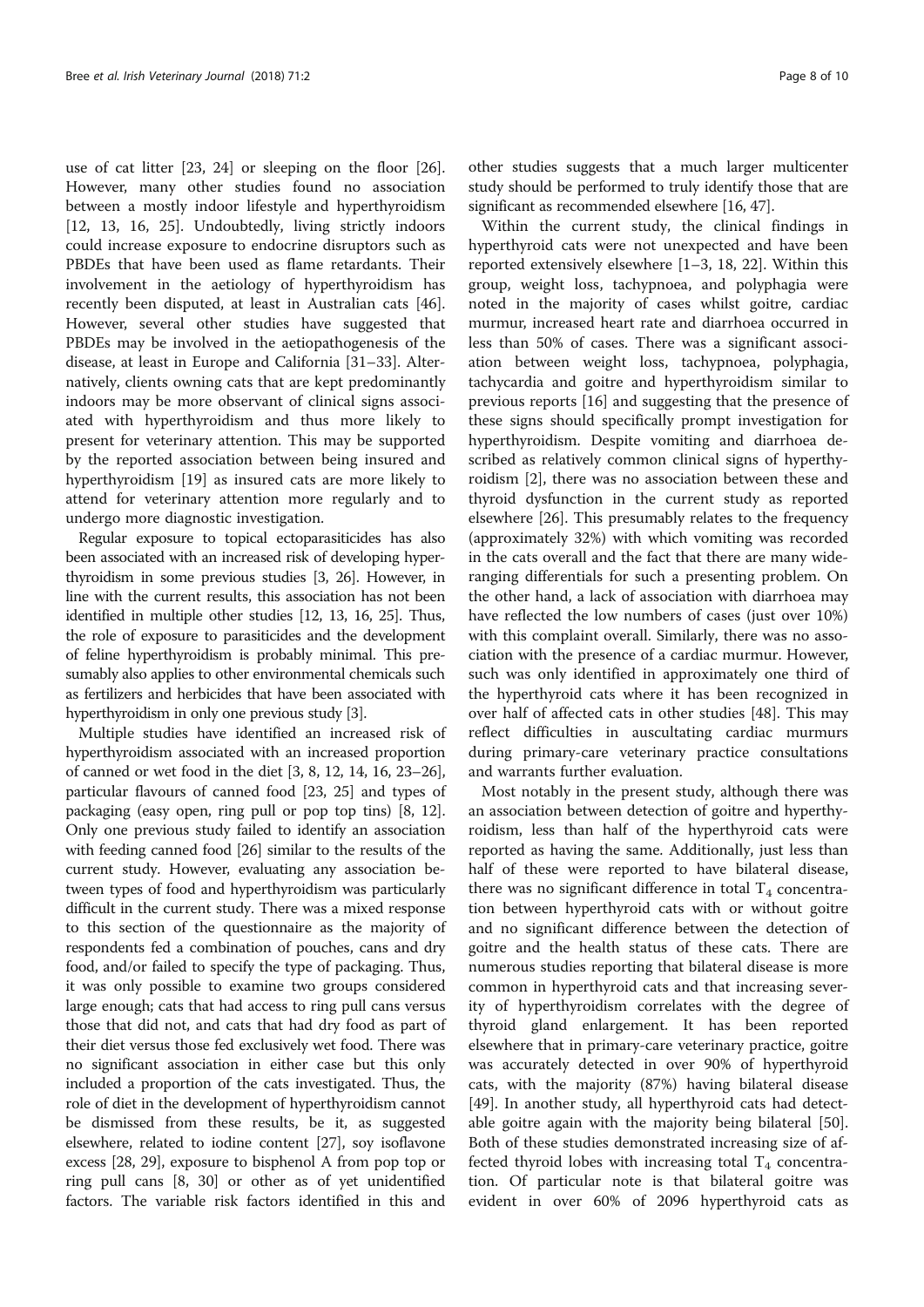demonstrated by thyroid scintigraphy [51] confirming its preponderance in this disease. It appears most likely that the veterinarians contributing to the current study failed to detect goitre in hyperthyroid cats. This was not due to uncertainty as in only 14% of the hyperthyroid cats was the presence of goitre listed as 'unsure'. Undoubtedly, the low detection rates found in this study may account for the perceived low prevalence of feline hyperthyroidism in Ireland. Indeed, in South Africa where the prevalence of hyperthyroidism was also perceived as low before being specifically investigated, goitre was only detected in 2 of 12 hyperthyroid cats [16].

Goitre was also detected in between 20 and 25% of euthyroid and equivocal cases in the current study. Palpation of small cervical nodules, presuming a goitre, is not uncommon and has been previously reported in euthyroid cats [49, 50]. Such cervical nodules may represent other pathologies such as parathyroid enlargement. If truly representing goitre, it would be interesting to follow such cats to determine if hyperthyroidism develops with time. Certainly, in one study, half of the euthyroid cats with palpable goitre went on to develop increased total T4 concentrations, but only six cats were evaluated [49]. It would appear prudent to monitor these cases regularly over time.

# Conclusion

Hyperthyroidism is not uncommon in Irish cats and similar to other studies, advancing age is a significant risk factor. However, no associations between previously reported environmental and nutritional risk factors and feline hyperthyroidism were detected in the present study. The high proportion of hyperthyroid cats with no palpable goitre (>60%) may reflect failure to detect goitre and account for the perceived low prevalence of this condition in Ireland. Large, prospective multi-centre studies are required to more fully elucidate potential risk factors for hyperthyroidism in cats.

# Additional file

Additional file 1: Study Questionnaire Part 1 (veterinarian) & Part 2 (owner). (PDF 182 kb)

#### Acknowledgements

The authors would like to thank Tracey Clegg for assisting with statistical analysis and Karolina Fawcett for assisting with total T4 analysis. We would also like to thank all participating veterinarians, owners and cats.

#### Funding

This study was funded by MSD Animal Health.

#### Availability of data and materials

The datasets used and analysed in the current study are available on request and will be contained within the DVMS thesis of Laura Bree, Section of Veterinary Clinical Studies, School of Veterinary Medicine, University College Dublin.

#### Authors' contributions

BG and CTM were involved in the study design, questionnaire dispersal as well as recording of data and statistical analysis (LB, RS, CTM, BG). LB and CTM were involved with drafting the manuscript, while BG, RS and CTM gave final approval of the version to be published. All authors read and approved the final manuscript.

#### Ethics approval

The study was approved by the University College Dublin (UCD) Academic Research and Ethics Committee (AREC-P-11-20-Mooney).

#### Consent for publication

Not applicable

#### Competing interests

The authors declare that they have no competing interests.

## Publisher's Note

Springer Nature remains neutral with regard to jurisdictional claims in published maps and institutional affiliations.

#### Author details

<sup>1</sup>Section of Small Animal Clinical Studies, School of Veterinary Medicine, University College Dublin, Belfield, Dublin 4, Ireland. <sup>2</sup>Present Address: Chestergates Veterinary Specialists, Telford Court Chestergates Roads Chester, Cheshire CH1 6LT, UK.

## Received: 12 November 2017 Accepted: 21 December 2017 Published online: 15 January 2018

#### References

- 1. Meric SM. Diagnosis and management of feline hyperthyroidism. Compend Contin Educ Pract Vet. 1980;11:1053–62.
- 2. Peterson ME. Feline hyperthyroidism. Vet Clin N Am Small Anim Pract. 1984; 14(4):809–26.
- 3. Scarlett JM, Moise NS, Rayl J. Feline hyperthyroidism a descriptive and case-control study. Prev Vet Med. 1988;6(4):295–309.
- Peterson ME. Hyperthyroidism in cats: what's causing this epidemic of thyroid disease and can we prevent it? J Feline Med Surg. 2012;14(11):804–18.
- 5. Peterson ME, Randolf JF, Mooney CT. Endocrine diseases. In: Sherding RD, editor. The cat: diseases and clinical management. 2nd ed. New York: Churchill Livingstone; 1994. p. 1403–506.
- 6. Scarlett JM. Epidemiology of thyroid-diseases of dogs and cats. Vet Clin N Am Small Anim Pract. 1994;24(3):477–86.
- 7. Holzworth J, Theran P, Carpenter JL, Harpster NK, Todoroff RJ. Hyperthyroidism in the cat: ten cases. JAMA. 1980;176:345–53.
- 8. Edinboro CH, Scott-Moncrieff JC, Janovitz E, Thacker HL, Glickman LT. Epidemiologic study of relationships between consumption of commercial canned food and risk of hyperthyroidism in cats. J Am Vet Med Assoc. 2004; 224(6):879–86.
- 9. Kraft W, Buchler F. Hyperthyroidism: incidence in the cat. Tierarztyliche Praxis Ausgabe Klientiere heimtiere. 1999;27:386–8.
- 10. Miyamoto T, Miyata I, Kurobane K. Prevalence of feline hyperthyroidism in Osaka and the Chugoku region. J Japan Vet Med Assoc. 2002;55:289–92.
- 11. Sassnau R. Epidemiological investigation on the prevalence of feline hyperthyroidism in an urban population in Germany. Tierarztyliche Praxis Ausgabe Klientiere Heimtiere. 2006;34:450–7.
- 12. Koehler I, Ballhausen BD, Stockhaus C, Hartmann K, Wehner A. Prevalence of and risk factors for feline hyperthyroidism among a clinic population in southern Germany. Tieraerztliche Praxis Ausgabe Kleintiere Heimtiere. 2016; 44(3):149–56.
- 13. De Wet CS, Mooney CT, Thompson PN, Schoeman JP. Prevalence of and risk factors for feline hyperthyroidism in Hong Kong. J Feline Med Surg. 2009; 11(4):315–21.
- 14. Gojska-Zygner O, Lechowski R, Zygner W. Prevalence of feline hyperthyroidism in mature cats in an urban population in Warsaw. Bull Vet Inst Pulawy. 2014;58(2):267–71.
- 15. Horspool LJI, Dias NR. Prevalence of hyperthyroidism in Portugese cats. In: Proceedings of the 24th ECVIM-CA congress; 2014 September 4–6. Mainz. p. 158. J Vet Intern Med. 2015;29.